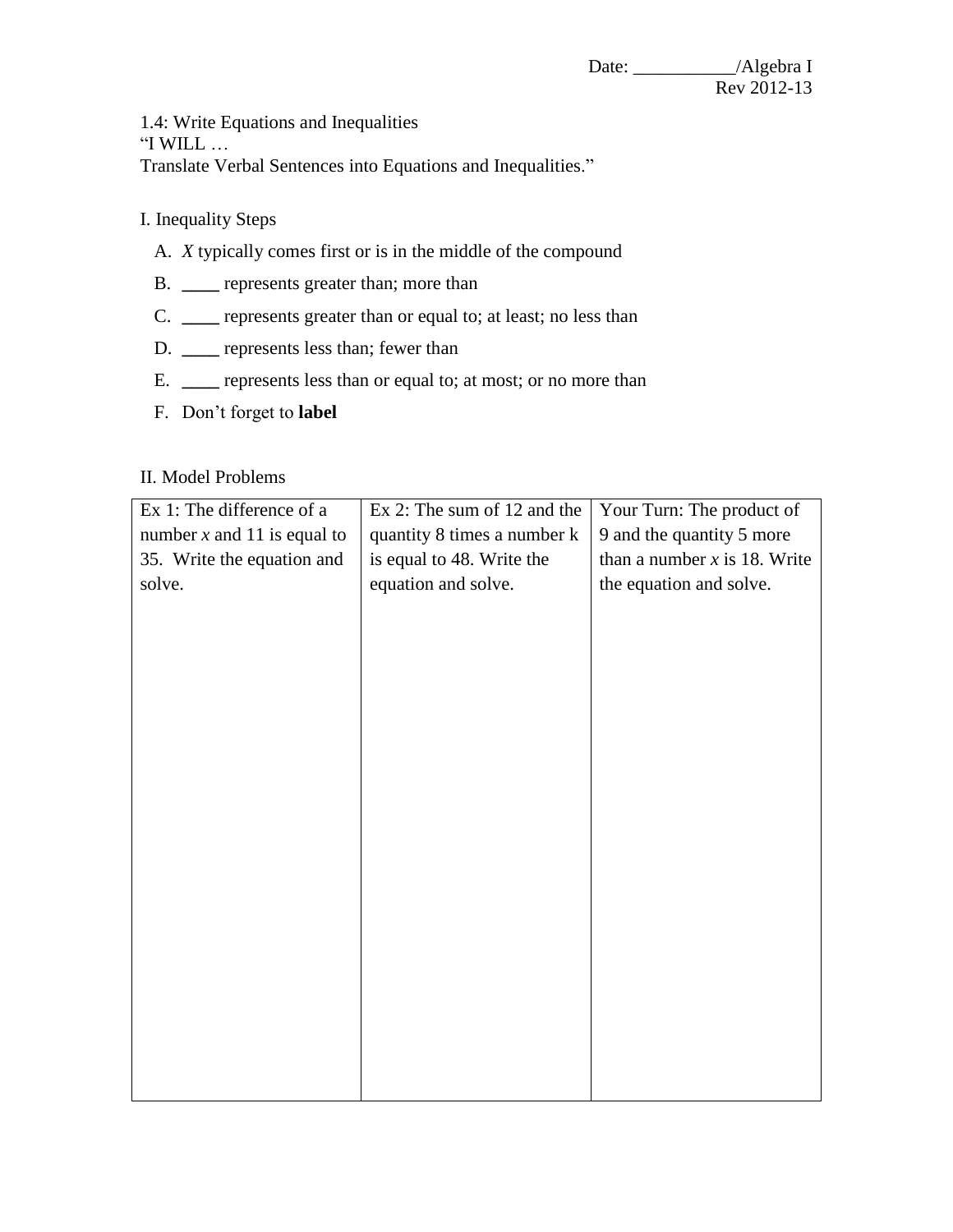| Ex 3: Little Suzy pays \$0.05 for every text<br>message she sends. Last month, her bill for<br>text messaging was \$25. Write an equation<br>that represents how many text messages<br>did Little Suzy send last month? |                                                             | Your Turn: Little Johnny has a job at Taco<br>Bell. He puts \$25 into his savings account<br>every week. If he had \$75 in the account<br>before he began working, write an equation<br>that could be used to determine how many<br>weeks, $w$ , it would take him to have \$500<br>in his account? |                                             |
|-------------------------------------------------------------------------------------------------------------------------------------------------------------------------------------------------------------------------|-------------------------------------------------------------|-----------------------------------------------------------------------------------------------------------------------------------------------------------------------------------------------------------------------------------------------------------------------------------------------------|---------------------------------------------|
|                                                                                                                                                                                                                         |                                                             |                                                                                                                                                                                                                                                                                                     |                                             |
|                                                                                                                                                                                                                         |                                                             |                                                                                                                                                                                                                                                                                                     |                                             |
| Ex 4: Check whether 4 is a<br>solution to $2x + 5 > 12$ .                                                                                                                                                               | Ex 5: Check whether $3$ is a<br>solution to $2x + 5 > 12$ . |                                                                                                                                                                                                                                                                                                     | Your Turn: Check whether                    |
|                                                                                                                                                                                                                         |                                                             |                                                                                                                                                                                                                                                                                                     | 3 is a solution to $\frac{k}{5} + 9 \ge 10$ |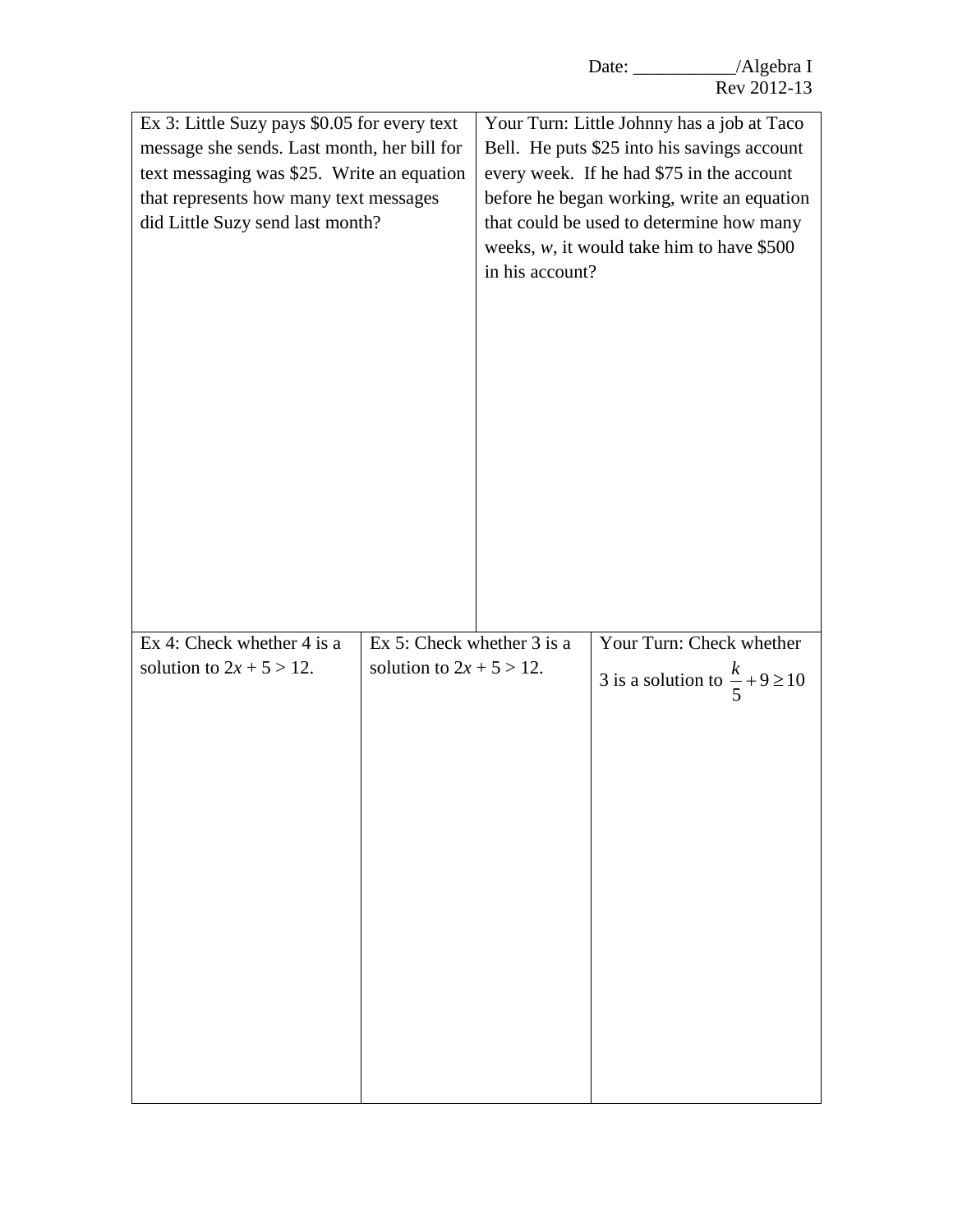| Ex 6: Write an inequality of | Ex 7: This season, Little   | Your Turn: Little Johnny's    |
|------------------------------|-----------------------------|-------------------------------|
| the quotient of a number $x$ | Bobby has 125 at-bats in    | older brother works at        |
| and 12 is fewer than 30 and  | baseball. By the end of the | American Eagle and earns      |
| solve.                       | season, he wants to have at | \$275 per week plus a 4%      |
|                              | least 140 at-bats. How      | commission. He                |
|                              | many more at-bats does he   | desperately wants a new       |
|                              | need to reach her goal?     | stereo for his car that costs |
|                              | Write the equation and      | \$395. Not including taxes,   |
|                              | solve.                      | what is the minimum he        |
|                              |                             | would have to sell to earn    |
|                              |                             | enough money for the          |
|                              |                             | stereo?                       |
|                              |                             |                               |
|                              |                             |                               |
|                              |                             |                               |
|                              |                             |                               |
|                              |                             |                               |
|                              |                             |                               |
|                              |                             |                               |
|                              |                             |                               |
|                              |                             |                               |
|                              |                             |                               |
|                              |                             |                               |
|                              |                             |                               |
|                              |                             |                               |
|                              |                             |                               |
|                              |                             |                               |
|                              |                             |                               |
|                              |                             |                               |
|                              |                             |                               |
|                              |                             |                               |
|                              |                             |                               |
|                              |                             |                               |
|                              |                             |                               |
|                              |                             |                               |
|                              |                             |                               |
|                              |                             |                               |

Assignment: Page 24: 3-8 all, 12-16 all, 18-28 even, 40; 3-8: Write and SOLVE the equation/inequality